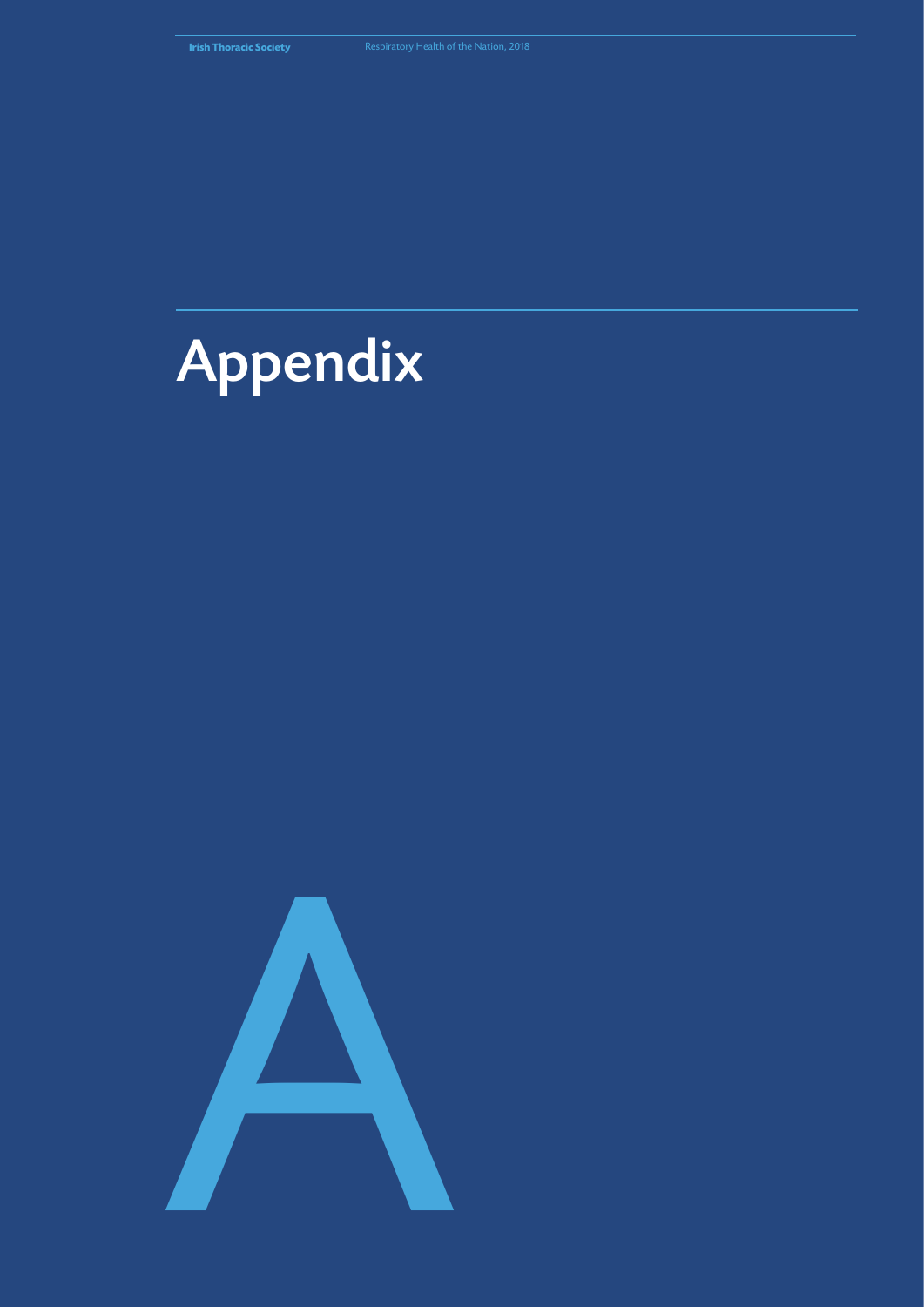# **ICD-10 Codes**

The 'core' disease classification of ICD-10-AM is the three character code, which is the mandatory level of coding for international reporting to the World Health Organisation (WHO) for general international comparisons. This core set of codes has been expanded to four and five character codes so that important specific disease entities can be identified, while also maintaining the ability to present data in broad groups to enable useful and understandable information to be obtained. Its structure is designed principally to facilitate epidemiological analysis.

**Table 1. Eurostat 65 Cause of Death Shortlist (+9) accessed via PHIS relevant for Respiratory Disease used in body of report**

| <b>Description</b>                       | <b>ICD-10 Codes</b>    |
|------------------------------------------|------------------------|
| All Causes of Death                      | A00 - Y89              |
| Neoplasms                                | $C00 - D48$            |
| Diseases of the Cardiovascular System    | $100 - 199$            |
| Diseases of the Respiratory System       | J00 - J99              |
| Influenza                                | $J10 - J11$            |
| Pneumonia                                | $J12 - J18$            |
| <b>Chronic Lower Respiratory Disease</b> | J40 - J47              |
| Asthma                                   | J45 - J46              |
| Other Diseases of the Respiratory System | Remainder of J00 - J99 |
| Cancer of the Trachea, Bronchus and Lung | C33, C34               |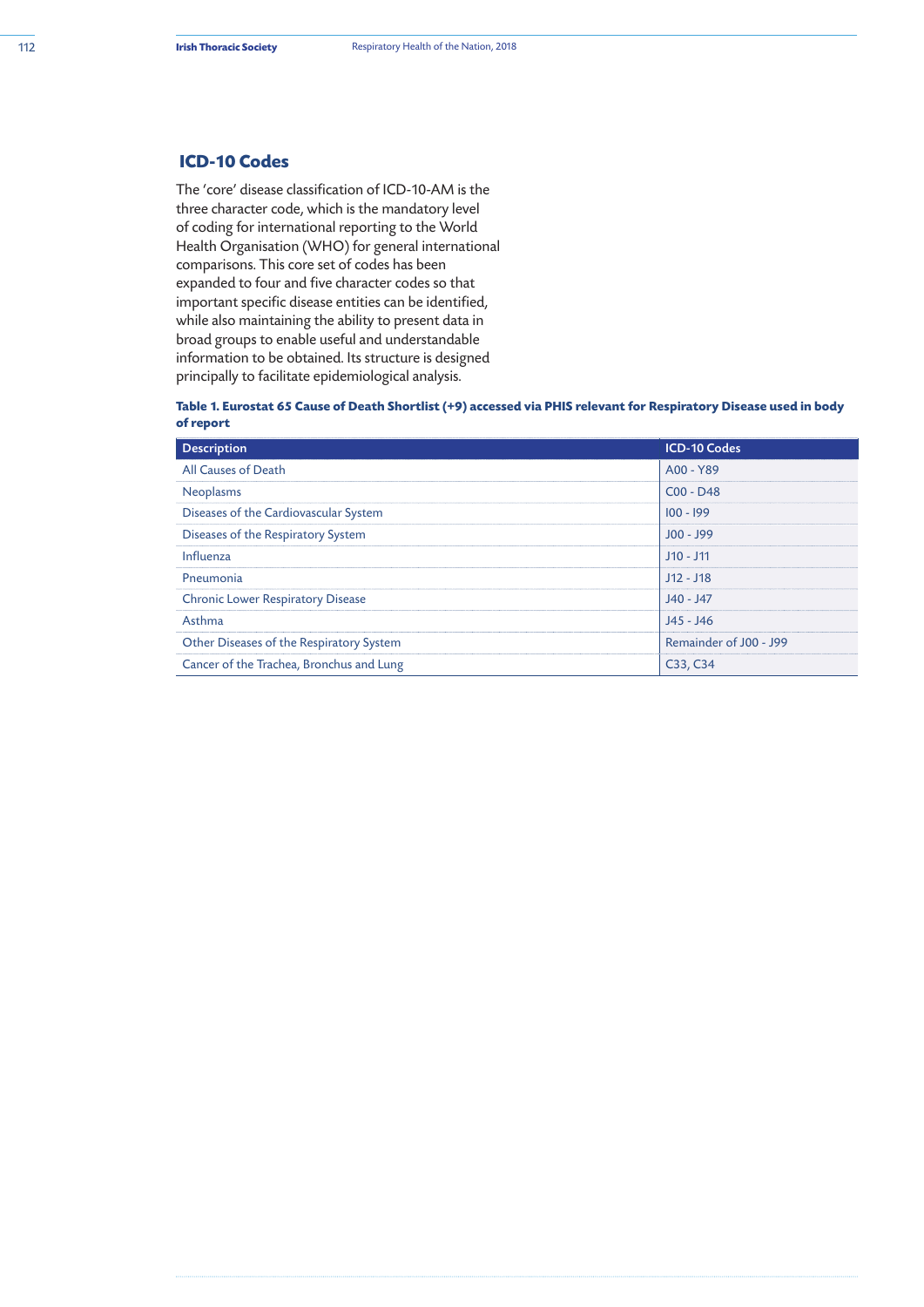| Classification of respiratory condition                               | ICD-10code                                       |
|-----------------------------------------------------------------------|--------------------------------------------------|
| Abnormalities of breathing                                            | <b>R06</b>                                       |
| Acute bronchiolitis                                                   | J21                                              |
| Acute bronchitis                                                      | J20                                              |
| Acute lower respiratory infection (unspecified)                       | J22                                              |
| <b>Acute URTI</b>                                                     | J00, J01, J02, J03, J04, J05, J06                |
| Asthma                                                                | J45, J46                                         |
| <b>COPD</b>                                                           | J40, J41, J42, J43, J44, J47                     |
| Cough                                                                 | <b>R05</b>                                       |
| <b>Cystic fibrosis</b>                                                | E84, P75                                         |
| Idiopathic pulmonary fibrosis                                         | J84                                              |
| Influenza                                                             | J09, J10, J11                                    |
| Lung cancer                                                           | C33, C34                                         |
| Lung diseases due to external agents                                  | J60, J61, J62, J63, J64, J66, J67, J68, J70      |
| Mesothelioma                                                          | C45                                              |
| Other diseases of the pleura                                          | J90, J91, J92, J93, J94                          |
| Other diseases of the respiratory system                              | J98, J99                                         |
| Other diseases of URT                                                 | J30, J31, J32, J33, J34, J35, J36, J37, J38, J39 |
| Other respiratory diseases principally affecting the<br>interstitium  | J80, J82                                         |
| Perinatal and congenital respiratory conditions                       | P22, P23, P24, P25, P26, P27, P28, Q32, Q33, Q34 |
| Pneumonia                                                             | J12, J13, J14, J15, J16, J17, J18                |
| Pneumonitis due to solids and liquids                                 | J69                                              |
| Postprocedural respiratory disorders, not else classified             | J95                                              |
| Pulmonary embolism                                                    | 126                                              |
| Pulmonary vascular diseases (other than pul embolism)                 | J81, 127, 128                                    |
| <b>Respiratory failure</b>                                            | J96                                              |
| Sarcoidosis                                                           | <b>D86</b>                                       |
| Sleep apnoea                                                          | G47.3                                            |
| Suppurative and necrotic conditions of the lower<br>respiratory tract | J85, J86                                         |
| <b>Tuberculosis</b>                                                   | A15, A16, B90, J65                               |

### **Table 2. ICD-10 codes used for hospitalisation data for respiratory conditions, adapted from the British Lung Foundation.**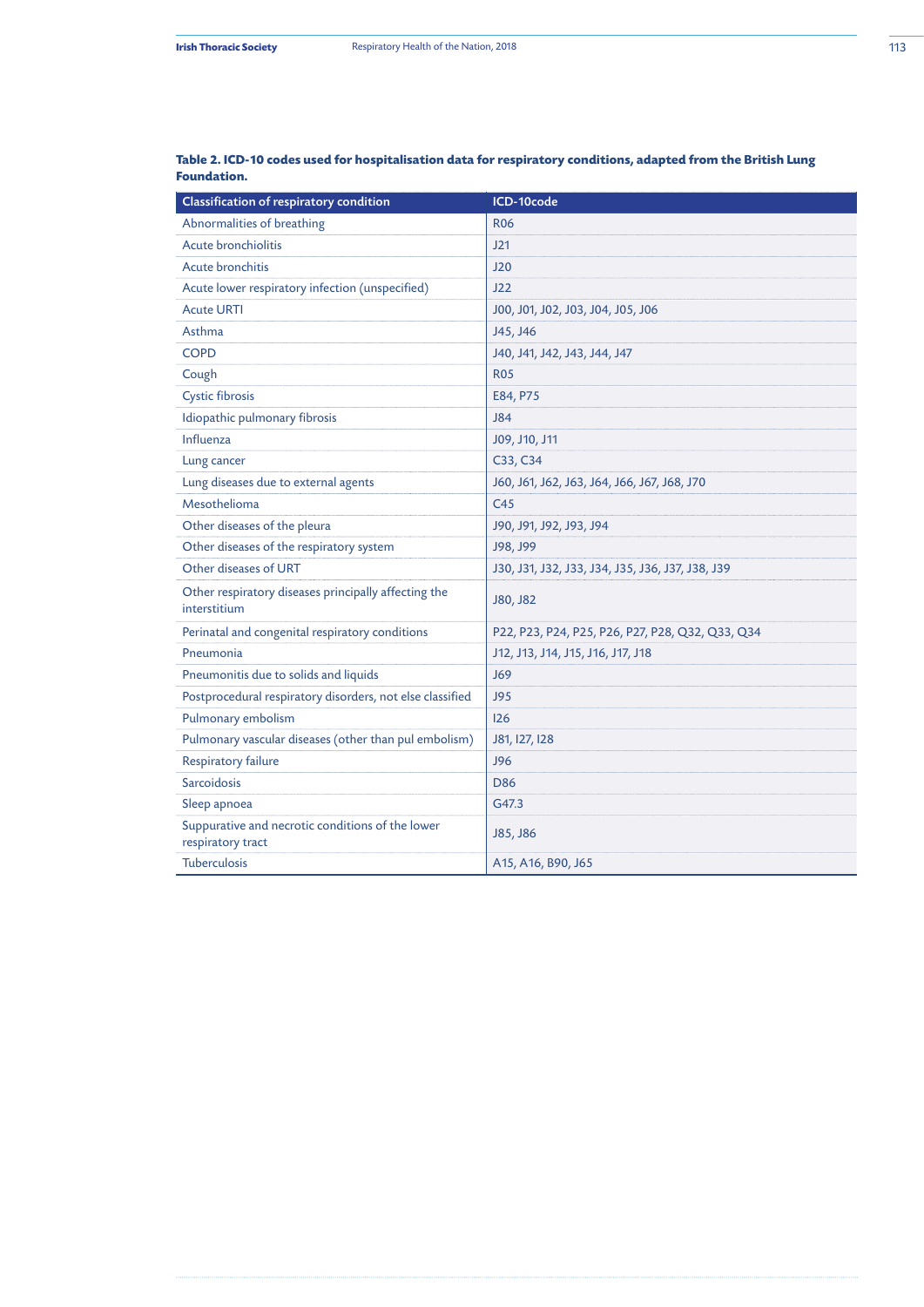# **Abbreviations**

**AATD:** Alpha-1 Antitrypsin Deficiency

**AMAU:** Acute Medical Assessment Unit

**ASIR:** Age Specific Incidence Rate per 100,000 population

**BCG:** Bacille Calmette Guerin vaccine

**BDU:** Bed Days Used

**CF:** Cystic Fibrosis

**CI:** Confidence Interval

**CIDR:** Computerised Infectious Disease Reporting

**CIR:** Crude Incidence Rate

**COPD:** Chronic Obstructive Pulmonary Disease

**CSO:** Central Statistics Office

**CTD:** Connective Tissue Disease

**D3P3Polio3T3:** Diphtheria (3 doses), Pertussis (3 doses), Polio (3 doses), Tetanus (3 doses) vaccines

**DALY:** Disability-Adjusted Life-Year

**DPS:** Payment Scheme

**DRG:** Diagnostic Related Group (AR)

**DVT:** Deep Venous Thrombosis (DVT)

**EARSS:** European Antimicrobial Surveillance System

**ED:** Emergency Department

**ERS:** European Respiratory Society

**EU:** European Union

**GMS:** General Medical Services

**Hib3:** Haemophilus influenza type b (3 doses) vaccine

**HIPE:** Hospital Inpatient Enquiry

**HPO:** Health Purchasing Office

**HPSC:** Health Protection Surveillance Centre

**ICD:** International Classifications of Disease

**ICS:** Inhaled Corticosteroids

**ILD:** Interstitial Lung Disease

**IPD:** Invasive Pneumococcal Disease

**ITS:** Irish Thoracic Society

**LABA:** Long Acting B2 agonist

**LAMA:** Long Acting Muscarinic antagonist

**LOS:** Length of Stay

**LTOT:** Long Term Oxygen Treatment

**MersCoV:** Middle East Respiratory Syndrome due to Corona Virus

**MMR1:** Measles, Mumps and Rubella vaccine (1 dose)

**MOH:** Medical Officer of Health

**NHQRS:** National Healthcare Quality Reporting System

**NIV:** Non Invasive Ventilation

**NOCA:** National Office for Clinical Audit

**OECD:** Organisation for Economic Co-operation and Development

**OOHs:** Out Of Hours

**OPD:** Out Patients Department

**PCRS:** Primary Care Re-imbursement Scheme

**PE:** Pulmonary Embolus

**PHIS:** Public Health Information System

**QALY:** Quality Adjusted Life Year

**RSV:** Respiratory Syncytial Virus

**SABA:** Short Acting B2 agonist

**SAMA:** Short Acting Muscarinic antagonist

**SARS:** Severe Acute Respiratory Syndrome

**SMR:** Standardised Mortality Rate

**TB:** Tuberculosis

**WHO:** World Health Organisation

**YLD:** Years Lived with Disability

**YPLL:** Years of Potential Life Lost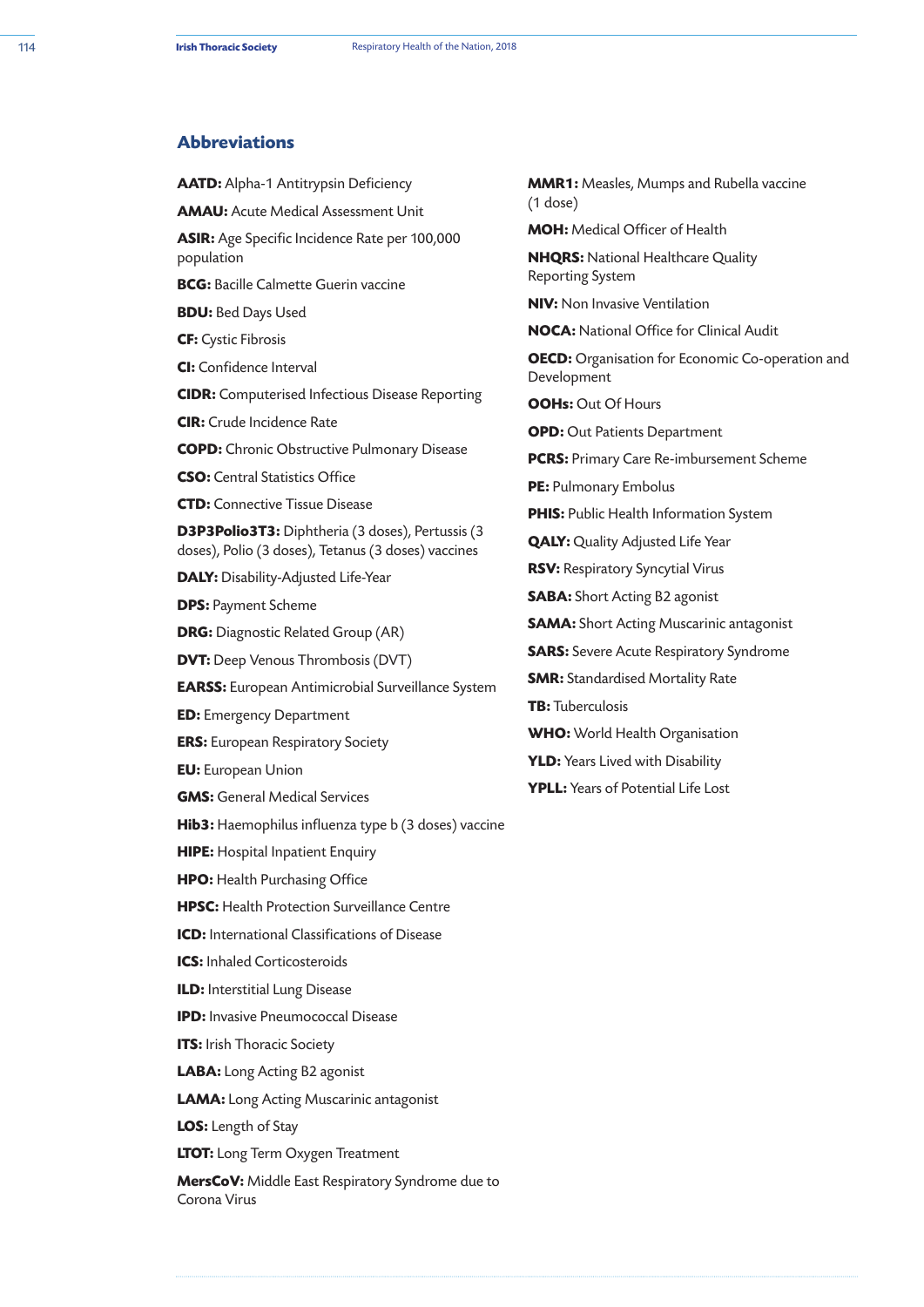## **Glossary**

**Aetiology:** The underlying origin or cause(s) of a disease or disorder.

**Age-standardised rate:** The age-standardised rate for a particular disease or condition is calculated by applying the country's age-specific rates to a standard population. Age standardisation adjusts disease rates to the level they would be if the age distribution of the population was the same either across time, across ethnic or other groups or countries. Age standardisation ensures that comparisons are comparing like with like: using non-standardised rates can make it look like disease rates are different, when in fact the difference lies in what proportion of the population are in the age-group who have the highest or lowest rates of the disease. This enables comparisons to be made between countries with different agestructures and time-periods.

 **Alveoli:** Tiny sacs in the lungs at the furthest end of the airways, where exchange of oxygen and carbon dioxide between air and blood takes place.

**Apnoea:** Absence of breathing. In the context of sleep apnoea brief periods of apnoea occur during sleep, caused either by an anatomical obstruction in the upper airway or by a failure of respiratory drive.

**Cohort study:** A longitudinal study in which a population group sharing a common characteristic is followed over time to measure a particular outcome.

**Co-morbidity:** Conditions that exist alongside another condition, either independently or connectedly.

**DALY (disability-adjusted life-year):** DALYs represent "the sum of the Years of Life Lost due to premature mortality in the population and the Years Lost due to Disability for incident cases of the health condition" (WHO). DALYs are used to calculate the total disease burden on society.

**Dyspnoea:** The subjective sensation of difficulty in breathing.

**Eosinophils, eosinophilia:** A type of white blood cell involved in allergy and some cases of asthma; eosinophilia is the presence of an abnormally large number of eosinophils in the blood or body tissues (e.g. in the lungs).

**Herd immunity:** The effect whereby vaccination of a significant proportion of individuals in a population has a protective effect on even non-vaccinated individuals because they are less likely to come into contact with an infected person.

**Idiopathic:** A disease that occurs without a known cause.

**Incidence:** The incidence of a disease measures the number or rate of new cases of disease occurring in the population, over a specified period such as 12 months. Annual incidence is calculated as the number of new

cases of a disease occurring in 12 months divided by the population who were disease-free at the beginning of the period.

**Longitudinal study:** A study that tracks the progress of individuals over time.

**Median:** value or quantity lying at the midpoint of a frequency distribution of observed values or quantities, such that there is an equal probability of falling above or below it.

**Obstructive disease:** A lung disease in which air flow is limited due to damage to the airways or excessive secretions; asthma and chronic obstructive pulmonary disease (COPD) are obstructive lung diseases.

**Oedema:** An abnormal accumulation of fluid in tissue.

**Particulate matter:** A mixture of solid and liquid particles present as pollution in the atmosphere, resulting from processes such as combustion or friction; they are sub-classified by size in µm, e.g. PM10, PM2.5.

**Pertussis:** Also known as whooping cough; an infectious disease caused by the bacterium Bordetella pertussis. Vaccination against the disease is available.

**Phenotypes:** Observable characteristics (physical, biochemical, etc.) produced by the interaction of genetics and environment.

**Prevalence:** The prevalence of a disease measures the number of cases of existing disease in the population at a given time, or over a period such as the past 12 months. It is calculated as the number of people with the disease divided by the total population, and is usually expressed as a percentage.

**Proteases:** Enzymes that catalyse the breakdown of proteins by hydrolysing the bonds between amino acids.

**QALY (quality-adjusted life-year):** A similar concept to DALY, but expressed in terms of quality of life gained, rather than lost to disease or disability.

**Restrictive disease:** A respiratory disease in which the lungs cannot be expanded normally, due either to disease of the lungs themselves (e.g. interstitial lung diseases) or of the chest wall (e.g. chest deformity or neuromuscular diseases).

**Surfactant:** A mixture of protein and lipid that reduces the surface tension of fluids in the lung and thereby prevents the collapse of the airways.

**Thrombosis:** Clotting of blood within a blood vessel, potentially causing tissue death.

**World Health Organisation (WHO) European Region:** extends from the Atlantic coast to Central Asia. There are two main sources of Europe-wide data on hospital admissions: the WHO-Europe Hospital Morbidity Database (HMDB) and data from the European commission statistical agency, Eurostat.